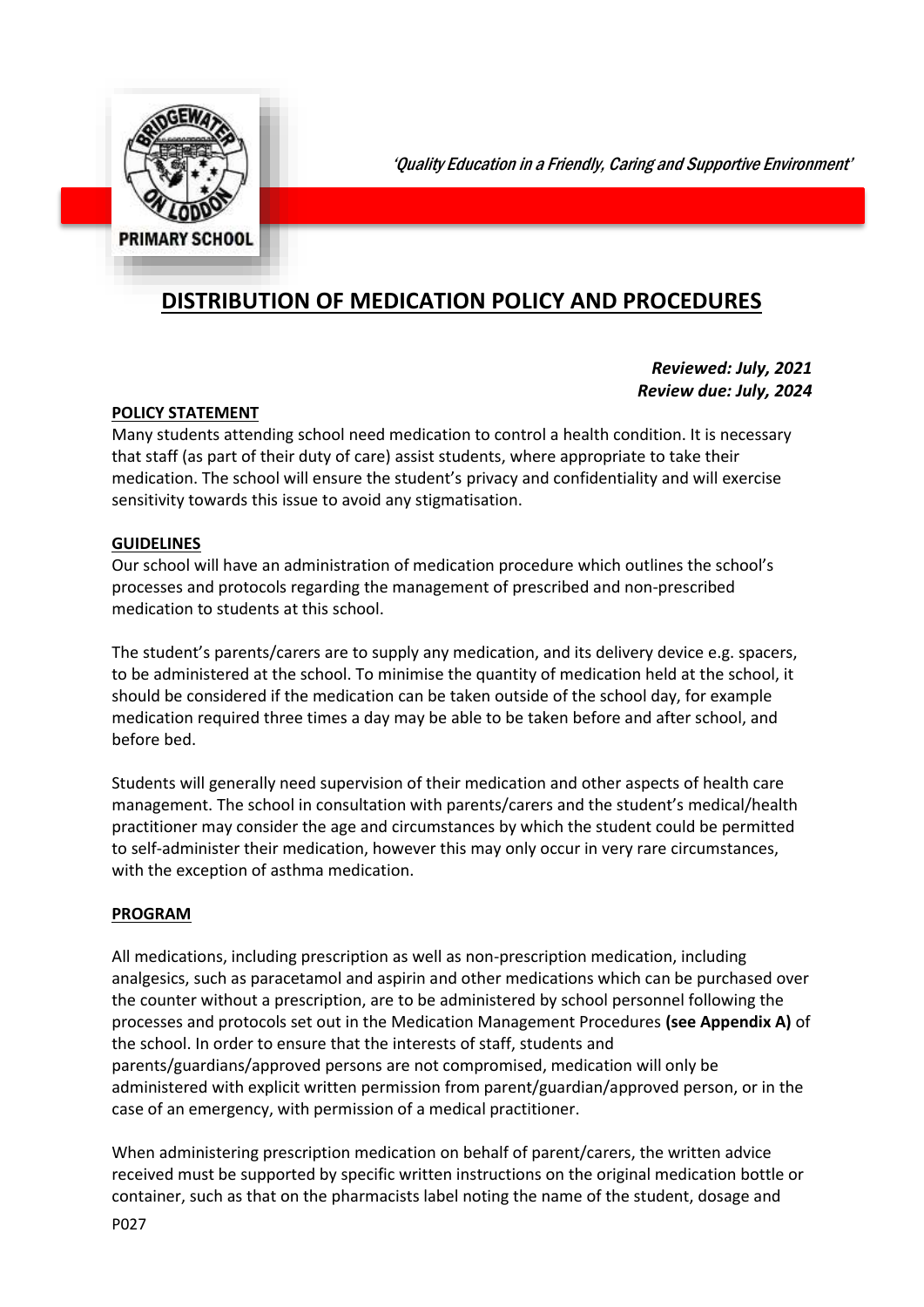time to be administered. Analgesics can mask signs and symptoms of serious illness or injury and will not, therefore, be administered by the school, as a standard first aid strategy. Therefore analgesics such as aspirin and paracetamol will not be stored in the school's first aid kit for student use.

The principal (or nominee) administering medication needs to ensure that:

- $\bullet$  the right child;
- has the right medication;
- and the right dose;
- by the right route (for example, oral or inhaled);
- at the right time; and
- that they write down what they have observed
- permission to administer medication has been received from the child's parents/guardians/approved persons or a medical practitioner.

The principal or their nominee will inform teachers of those students in their charge who require medication to be administered at the school. The teachers may be required to release students at prescribed times so they may receive their medications from the principal or nominee.

The School register will be completed by the person administering the taking of medication.

The school in consultation with parents/carers and the student's medical/health practitioner will consider the age and circumstances by which the student could be permitted to self-administer their medication. Ideally, medication to be self-administered by the student should be stored by the school. However, where immediate access is required by the student, such as in the case of asthma, anaphylaxis, or diabetes, medication must be stored in an easily accessible location.

**Note:** It is at the principal's discretion to agree for the student to carry and manage his/her own medication.

#### **LINKS AND APPENDICES (including processes related to this policy)**

Links which are connected with this policy are: DET [Medication Policy](http://www.education.vic.gov.au/school/principals/spag/health/pages/medication.aspx#mainContent) DET [Anaphalaxis Policy](http://www.education.vic.gov.au/school/principals/spag/health/pages/anaphylaxis.aspx#mainContent) DET [Health Support Planning Policy](http://www.education.vic.gov.au/school/principals/spag/health/Pages/supportplanning.aspx) [Asthma Society Webpage](http://www.asthma.org.au/)

Bridgewater Primary School Policies: [Bridgewater Primary School Asthma Policy](P011%20Asthma%20Management%20Policy.docx) [Bridgewater Primary School Anaphylaxis Policy](P012%20Anaphylaxis%20Policy.docx)

Appendices which are connected with this policy are:

- Appendix A: Medication Management Procedures
- Appendix B: Medication Authority Form

#### **EVALUATION**

This policy will be reviewed annually or more often if necessary due to changes in regulations or circumstances.

P027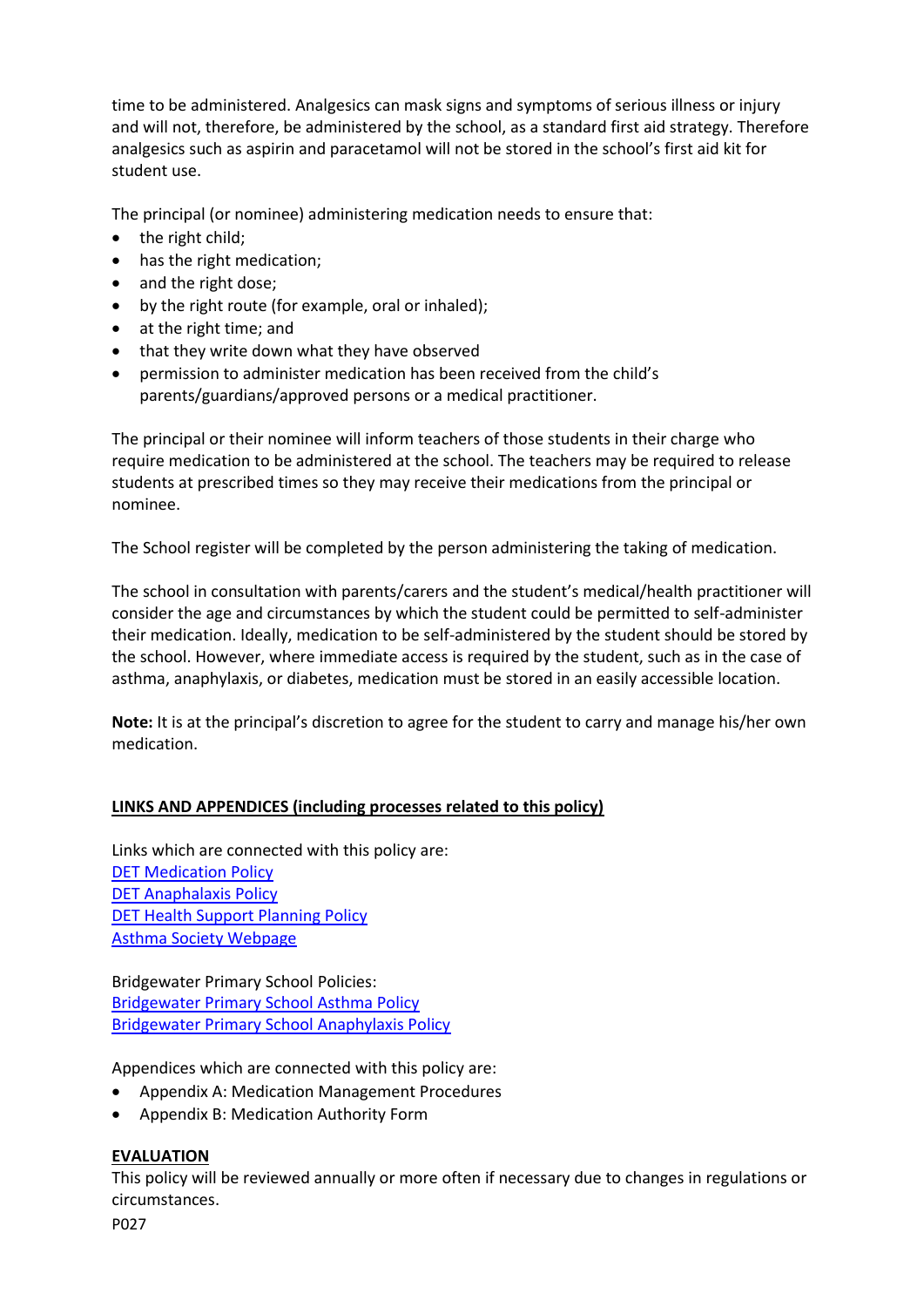# **Appendix A**

## **Medication management Procedures**

The school has developed procedures for the appropriate storage and administration of prescribed and non-prescribed medicines to students by school staff with reference to individual student medical information.

#### **1. Student Information**

Parents/carers are required to keep the school informed of current medical contact details concerning students and any current medical conditions and appropriate medical history. Every student who has a medical condition or illness is required to have an individual management or action plan that is attached to the student's records. This management plan is provided by the student's parents/guardians and contains details of:

- the usual medical treatment needed by the student at school or on school activities
- the medical treatment and action needed if the student's condition deteriorates
- the name, address and telephone numbers for an emergency contact and the student's doctor

#### **2. Administration of prescribed Oral Medication**

Parents/carers are required to inform the principal in writing of any prescribed medication that students need to take in school hours. Where medication is required in spontaneous situations, detailed administration instructions should be provided, for example in the case of asthma attacks. Medication Authority Forms are available from the Administration Office and should be completed and signed by the parent/guardian.

Certain students are capable of taking their own medication (usually tablets) while other students will need assistance from teachers. This information will be recorded on the individual student's management plan.

All medication sent to school is to be administered by school staff and, parents/carers are required to supply medication in a container that gives the name of the medication, name of the student, the dose, and the time it is to be given.

Where medication for more than one day is supplied, it is to be locked in the storage box located at the office.

#### **Administration of Analgesics**

Analgesics are only to be given following written permission of parents/guardians and are to be issued by a First Aid Officer who maintains a record to monitor student intake. Analgesics are to be supplied by the parents.

#### **Asthma & Anaphylaxis**

See hyperlinks above to view Bridgewater Primary School's Asthma and Anaphylaxis Policies.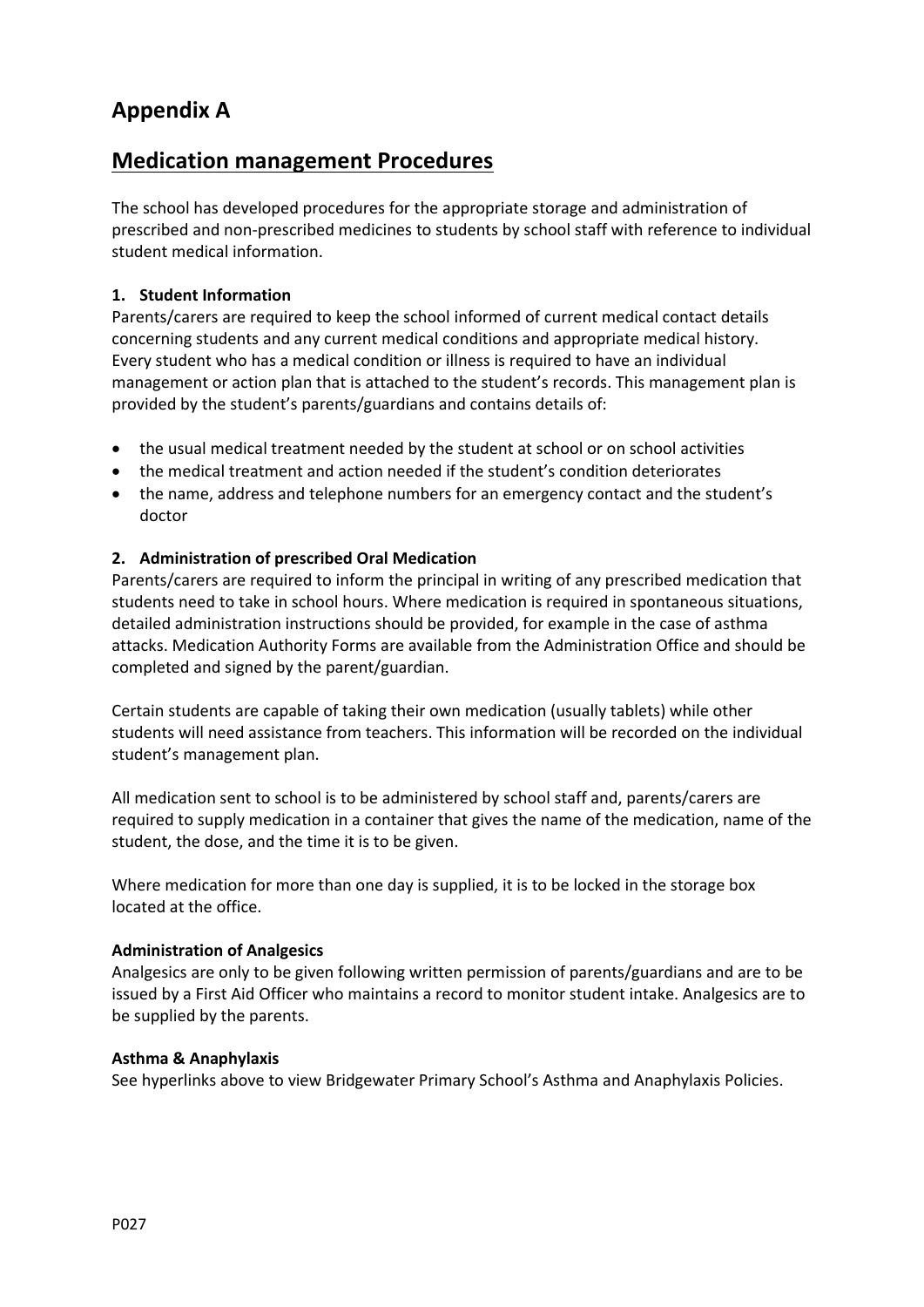



# MEDICATION AUTHORITY FORM

### **For students requiring medication to be administered at school**

This form should, ideally, be signed by the student's medical/health practitioner for all medication to be administered at school but schools may proceed on the signed authority of parents in the absence of a signature from a medical practitioner.

- **For students with asthma**, Asthma Australia's *[School Asthma Care Plan](https://www.asthmaaustralia.org.au/vic/about-asthma/resources)*
- **•** For students with anaphylaxis, an **ASCIA Action Plan for Anaphylaxis**

Please only complete the sections below that are relevant to the student's health support needs. If additional advice is required, please attach it to this form.

**Please note: wherever possible, medication should be scheduled outside school hours, eg medication required three times daily is generally not required during a school day – it can be taken before and after school and before bed.**

#### **Student Details**

Name of school: **We also see also see also see also see also see also see also see also see also see also see a** 

**Name of student:**<br> **Name of student:** <br> **Date of Birth:** <br> **Date of Birth:** <br> **Date of Birth:** <br> **Date of Birth:** <br> **Date of Birth:** <br> **Date of Birth:** <br> **Date of Birth:** <br> **Date of Birth:** <br> **Date of Birth:** <br> **Date of B** 

**MedicAlert Number (if relevant):**  $\blacksquare$ 

Review date for this form:

| Medication to be administered at school: |                           |                       |                                                                 |                                                                           |                                                                                                                                       |  |
|------------------------------------------|---------------------------|-----------------------|-----------------------------------------------------------------|---------------------------------------------------------------------------|---------------------------------------------------------------------------------------------------------------------------------------|--|
| <b>Name of</b><br><b>Medication</b>      | <b>Dosage</b><br>(amount) | Time/s to<br>be taken | How is it to<br>be taken?<br>(eg<br>oral/topical/<br>injection) | Dates to be<br>administered                                               | <b>Supervision</b><br>required                                                                                                        |  |
|                                          |                           |                       |                                                                 | Start:<br>End:<br><b>OR</b><br>$\Box$ Ongoing<br>medication               | п<br>- student<br>No<br>self- managing<br>$\Box$ Yes<br>$\Box$ remind<br>$\square$ observe<br>$\Box$ assist<br>$\square$ administer   |  |
|                                          |                           |                       |                                                                 | Start:<br>End:<br>$\prime$ /<br><b>OR</b><br>$\Box$ Ongoing<br>medication | П<br>$No - student$<br>self- managing<br>$\Box$ Yes<br>$\Box$ remind<br>$\square$ observe<br>$\square$ assist<br>$\square$ administer |  |